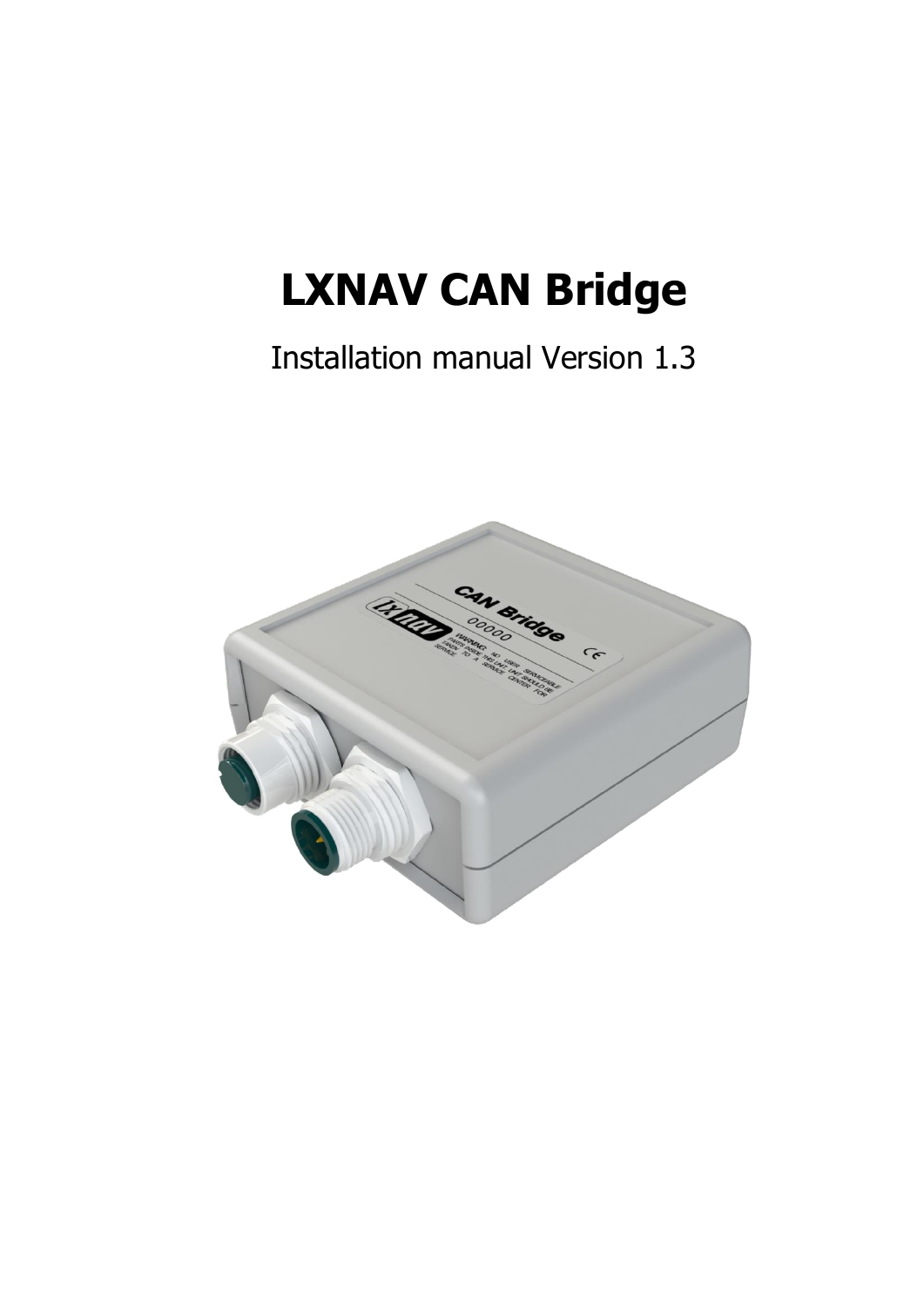

LXNAV d.o.o. • Kidričeva 24a, 3000 Celje, Slovenia • tel +386 592 33 400 fax +386 599 33 522 info@lxnav.com • www.lxnav.com

|              | 1.1              |         |  |  |  |
|--------------|------------------|---------|--|--|--|
| $\mathbf{p}$ |                  |         |  |  |  |
|              | 2.1              |         |  |  |  |
|              | 2.2              |         |  |  |  |
|              | 2.3 <sub>1</sub> |         |  |  |  |
|              | 2.4              |         |  |  |  |
|              | 7.4.1            |         |  |  |  |
|              |                  | 2.4.1.1 |  |  |  |
|              |                  | 2.4.1.2 |  |  |  |
|              |                  | 2.4.1.3 |  |  |  |
|              |                  | 7.4.1.4 |  |  |  |
|              |                  | 2.4.1.5 |  |  |  |
|              |                  | 2.4.2   |  |  |  |
|              |                  | 2.4.2.1 |  |  |  |
|              |                  | 7.4.7.7 |  |  |  |
| 3            |                  |         |  |  |  |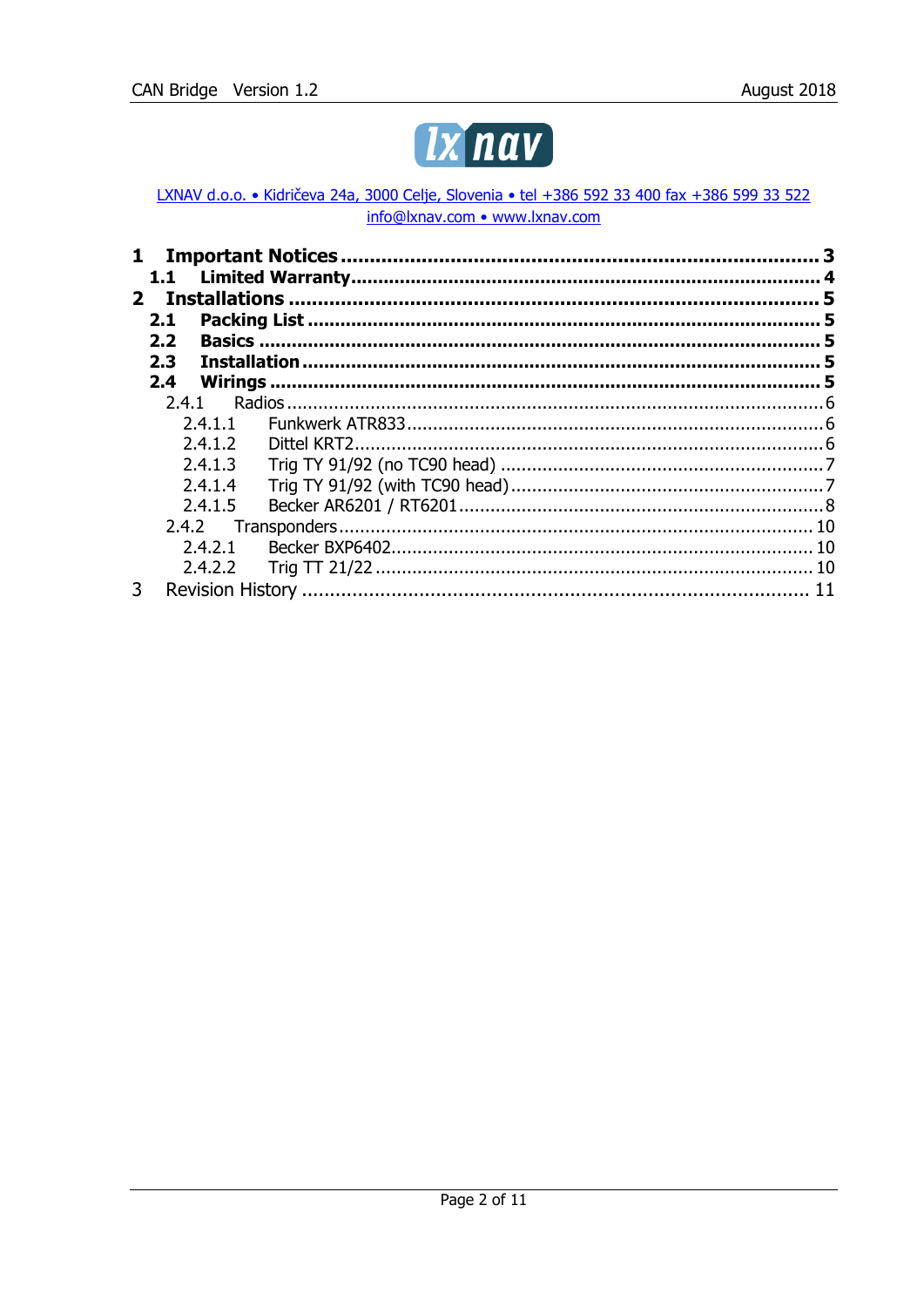## <span id="page-2-0"></span>**1 Important Notices**

Information in this document is subject to change without notice. LXNAV reserves the right to change or improve their products and to make changes in the content of this material without obligation to notify any person or organisation of such changes or improvements.



A Yellow triangle is shown for parts of the manual which should be read very carefully and are important for operating the system.



Notes with a red triangle describe procedures which are critical and may result in loss of data or any other critical situation.



A bulb icon is shown when a useful hint is provided to the reader.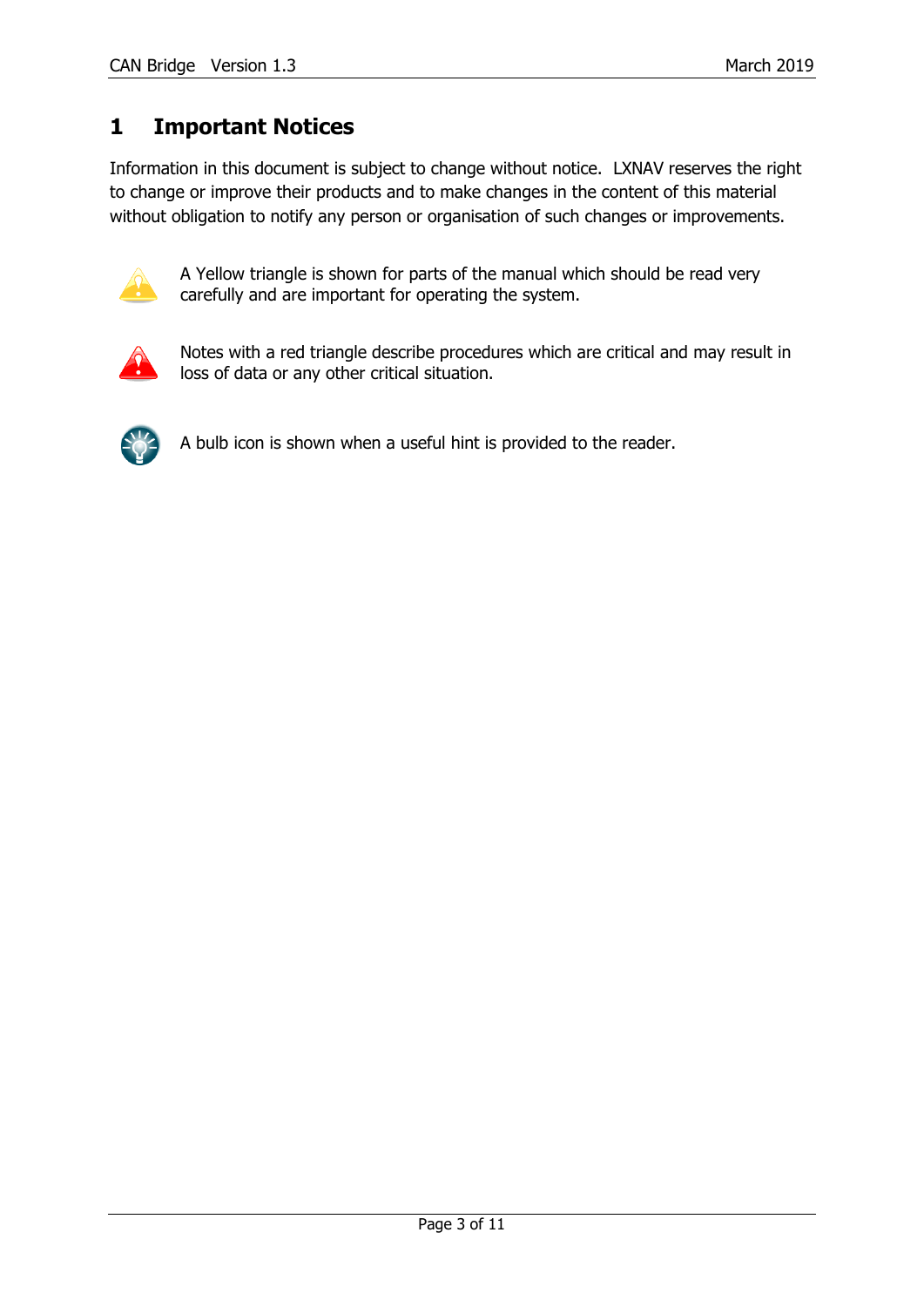#### <span id="page-3-0"></span>**1.1 Limited Warranty**

This LXNAV product is warranted to be free from defects in materials or workmanship for two years from the date of purchase. Within this period, LXNAV will, at its sole discretion, repair or replace any components that fail in normal use. Such repairs or replacement will be made at no charge to the customer for parts and labour, provided that the customer shall be responsible for any transportation cost. This warranty does not cover failures due to abuse, misuse, accident, or unauthorised alterations or repairs.

THE WARRANTIES AND REMEDIES CONTAINED HEREIN ARE EXCLUSIVE AND IN LIEU OF ALL OTHER WARRANTIES EXPRESSED OR IMPLIED OR STATUTORY, INCLUDING ANY LIABILITY ARISING UNDER ANY WARRANTY OF MERCHANTABILITY OR FITNESS FOR A PARTICULAR PURPOSE, STATUTORY OR OTHERWISE. THIS WARRANTY GIVES YOU SPECIFIC LEGAL RIGHTS, WHICH MAY VARY FROM STATE TO STATE.

IN NO EVENT SHALL LXNAV BE LIABLE FOR ANY INCIDENTAL, SPECIAL, INDIRECT OR CONSEQUENTIAL DAMAGES, WHETHER RESULTING FROM THE USE, MISUSE, OR INABILITY TO USE THIS PRODUCT OR FROM DEFECTS IN THE PRODUCT. Some states do not allow the exclusion of incidental or consequential damages, so the above limitations may not apply to you. LXNAV retains the exclusive right to repair or replace the unit or software, or to offer a full refund of the purchase price, at its sole discretion. SUCH REMEDY SHALL BE YOUR SOLE AND EXCLUSIVE REMEDY FOR ANY BREACH OF WARRANTY.

To obtain warranty service, contact your local LXNAV dealer or contact LXNAV directly.

August 2017 COMPUTER CONTROLLER CONTROLLER CONTROLLER CONTROLLER CONTROLLER CONTROLLER CONTROLLER CONTROLLER COMPUTER CONTROLLER CONTROLLER CONTROLLER CONTROLLER CONTROLLER CONTROLLER CONTROLLER CONTROLLER CONTROLLER CONTR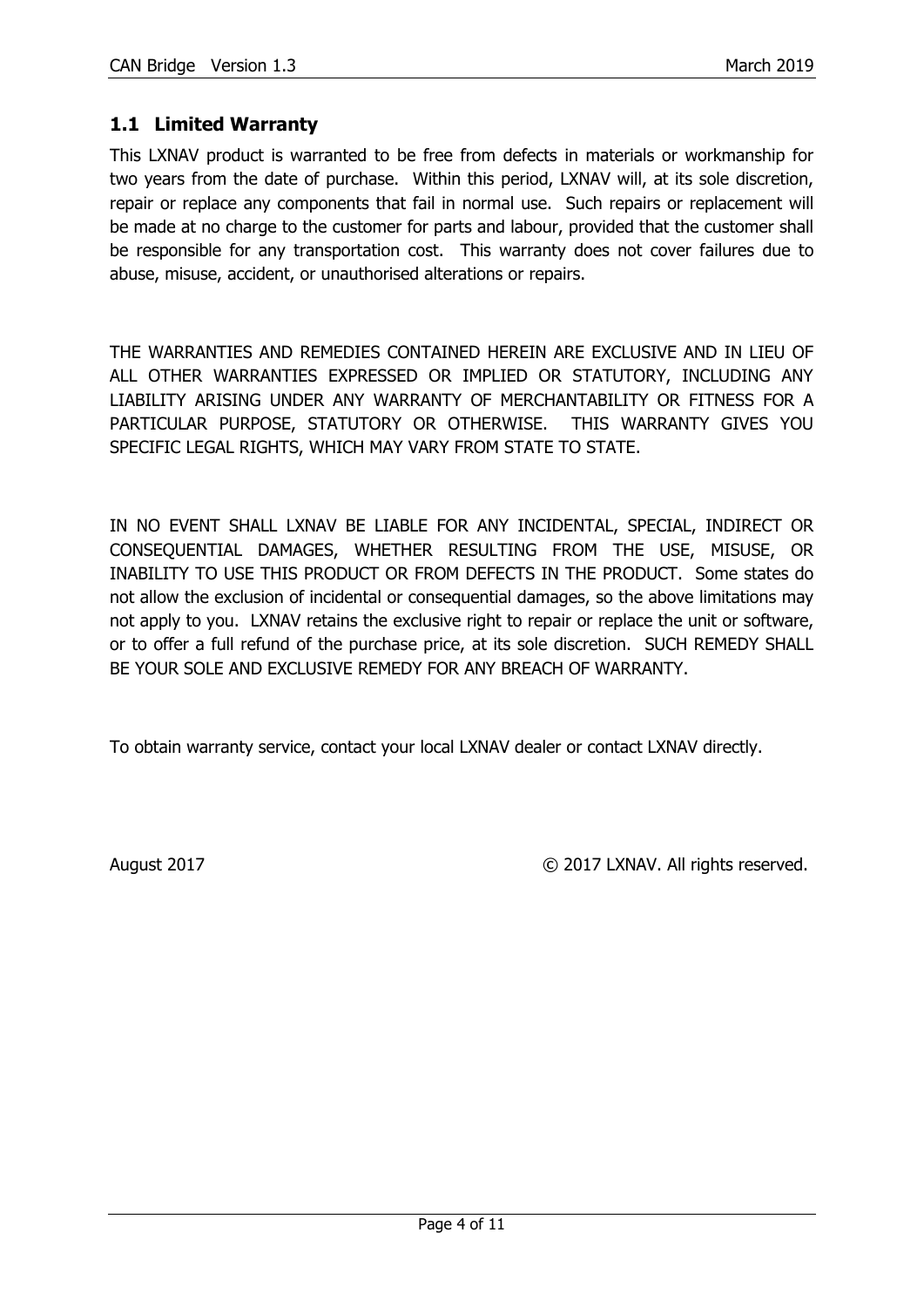### <span id="page-4-0"></span>**2 Installations**

#### <span id="page-4-1"></span>**2.1 Packing List**

CAN Bridge

#### <span id="page-4-2"></span>**2.2 Basics**

LXNAV CAN bridge is connected to the CAN bus through a male or female M12 connector. Power is derived from CAN bus and no external power is needed. The device does not contain a CAN terminator.

On the other side it has a 10 pin 3.5mm header. With following interfaces:

- $\bullet$  RS232
- RS485
- RS422



Only one device (radio/transponder) can be connected to to one bridge.

Additionally, it has two open-drain outputs for controlling various devices that are connected to it.

#### <span id="page-4-3"></span>**2.3 Installation**



#### <span id="page-4-4"></span>**2.4 Wirings**

The wiring diagrams show the minimum required connection for communication between a LXNAV instrument and a radio or transponder. The user should check the manual of the connected device for any further information.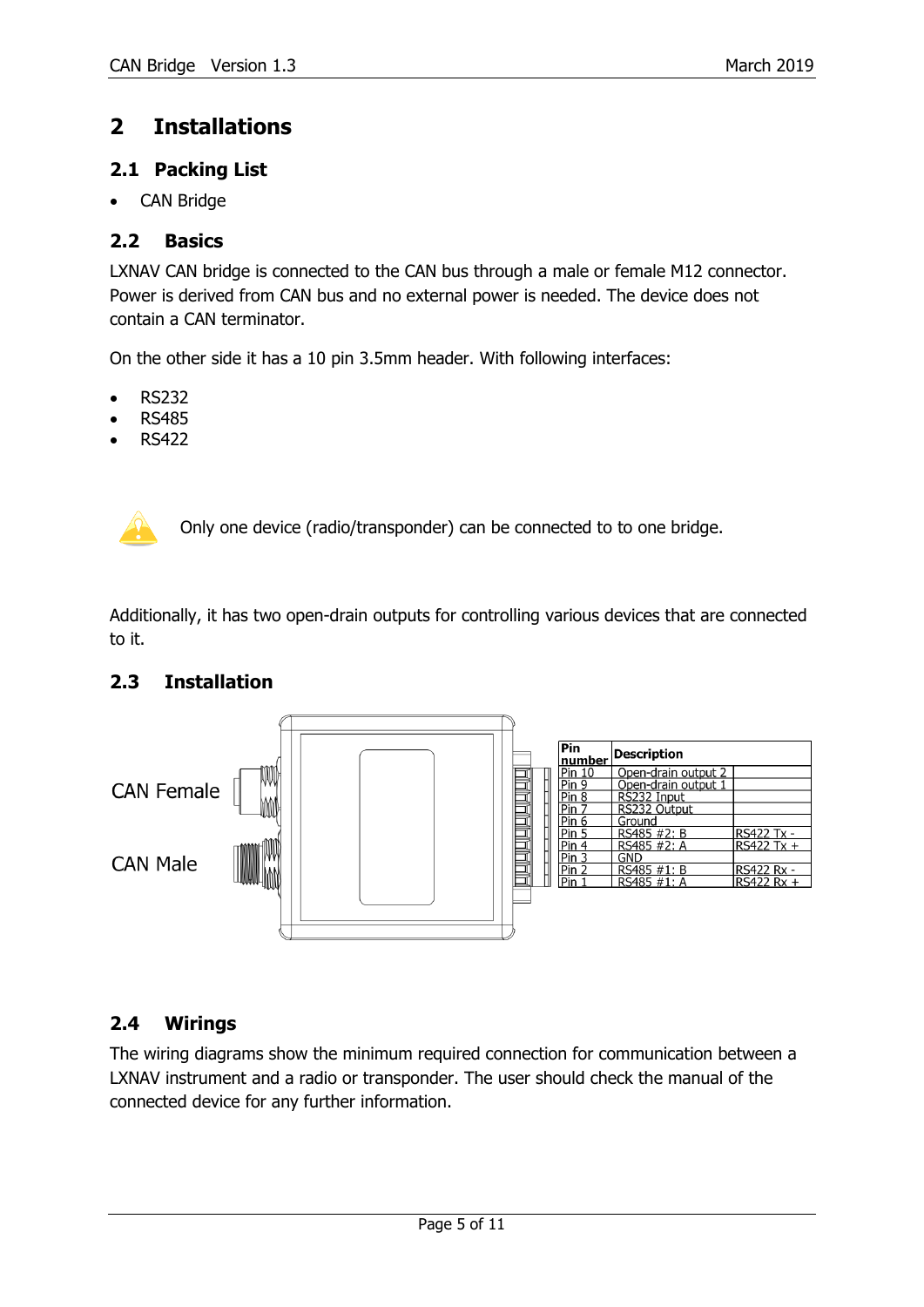#### <span id="page-5-0"></span>**2.4.1 Radios**

#### <span id="page-5-1"></span>**2.4.1.1 Funkwerk ATR833**



#### <span id="page-5-2"></span>**2.4.1.2 Dittel KRT2**

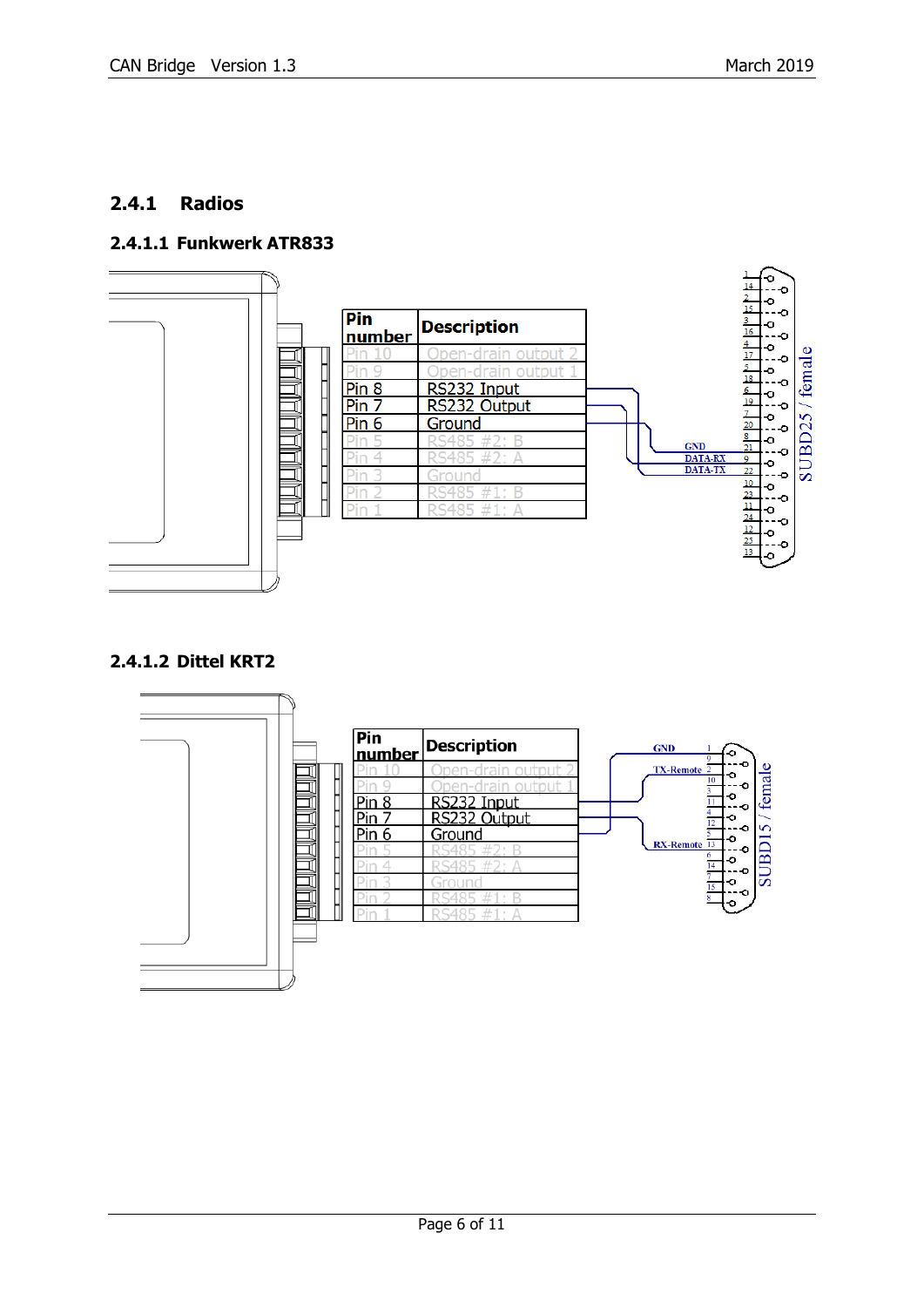#### <span id="page-6-0"></span>**2.4.1.3 Trig TY 91/92 (no TC90 head)**



<span id="page-6-1"></span>**2.4.1.4 Trig TY 91/92 (with TC90 head)**

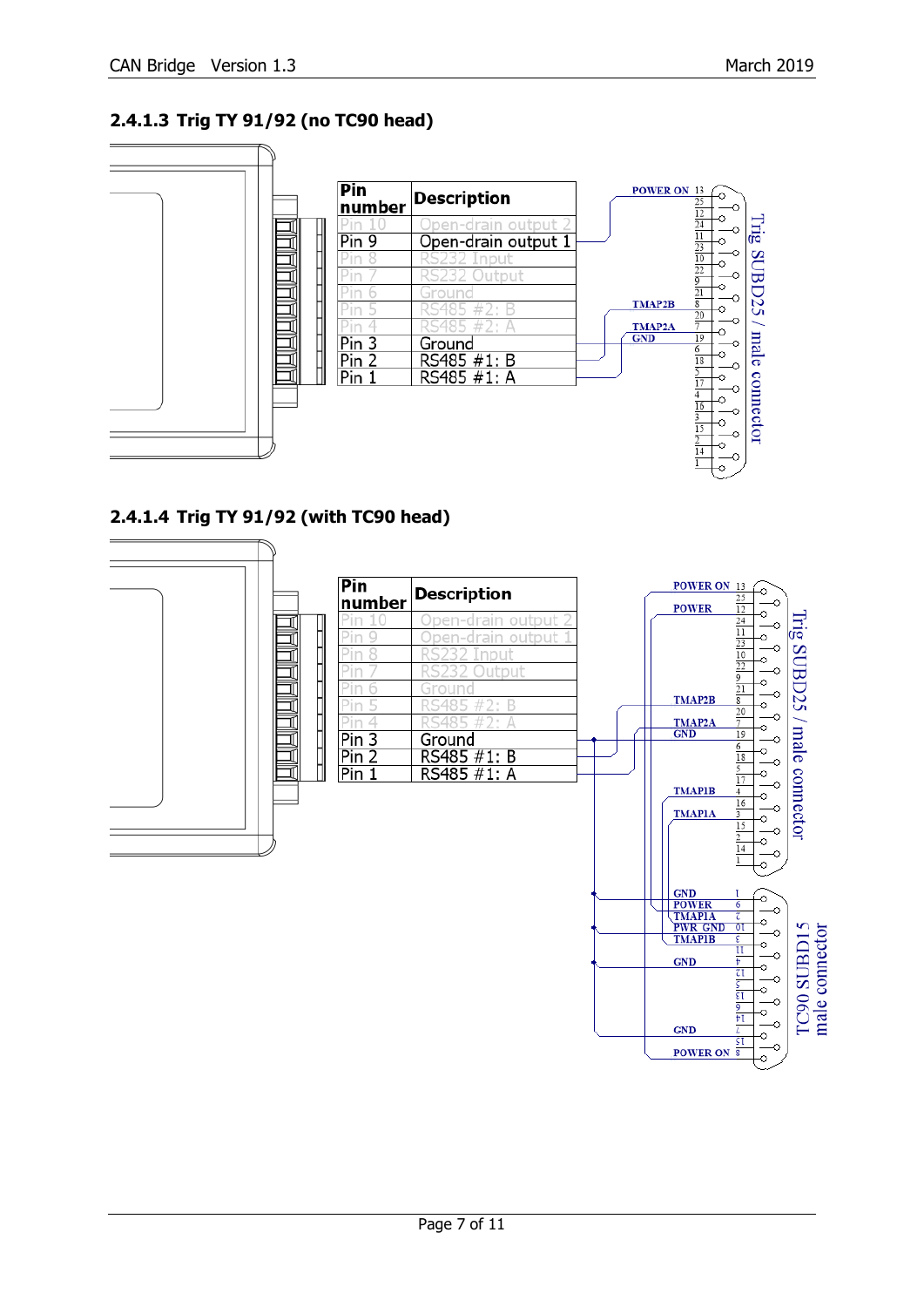#### <span id="page-7-0"></span>**2.4.1.5 Becker AR6201 / RT6201**

I. AR6201 single seater



#### II. AR6201 twin seater

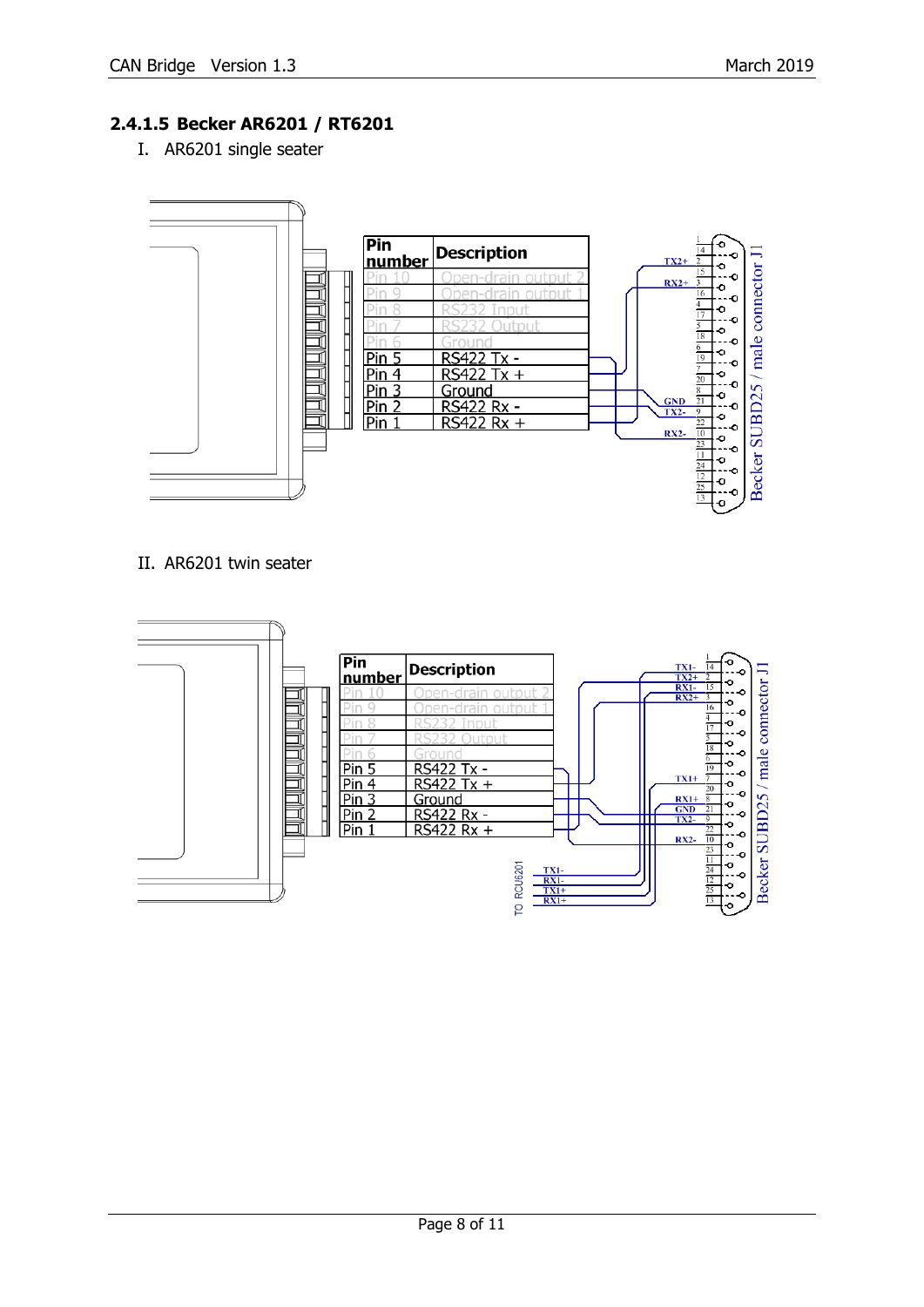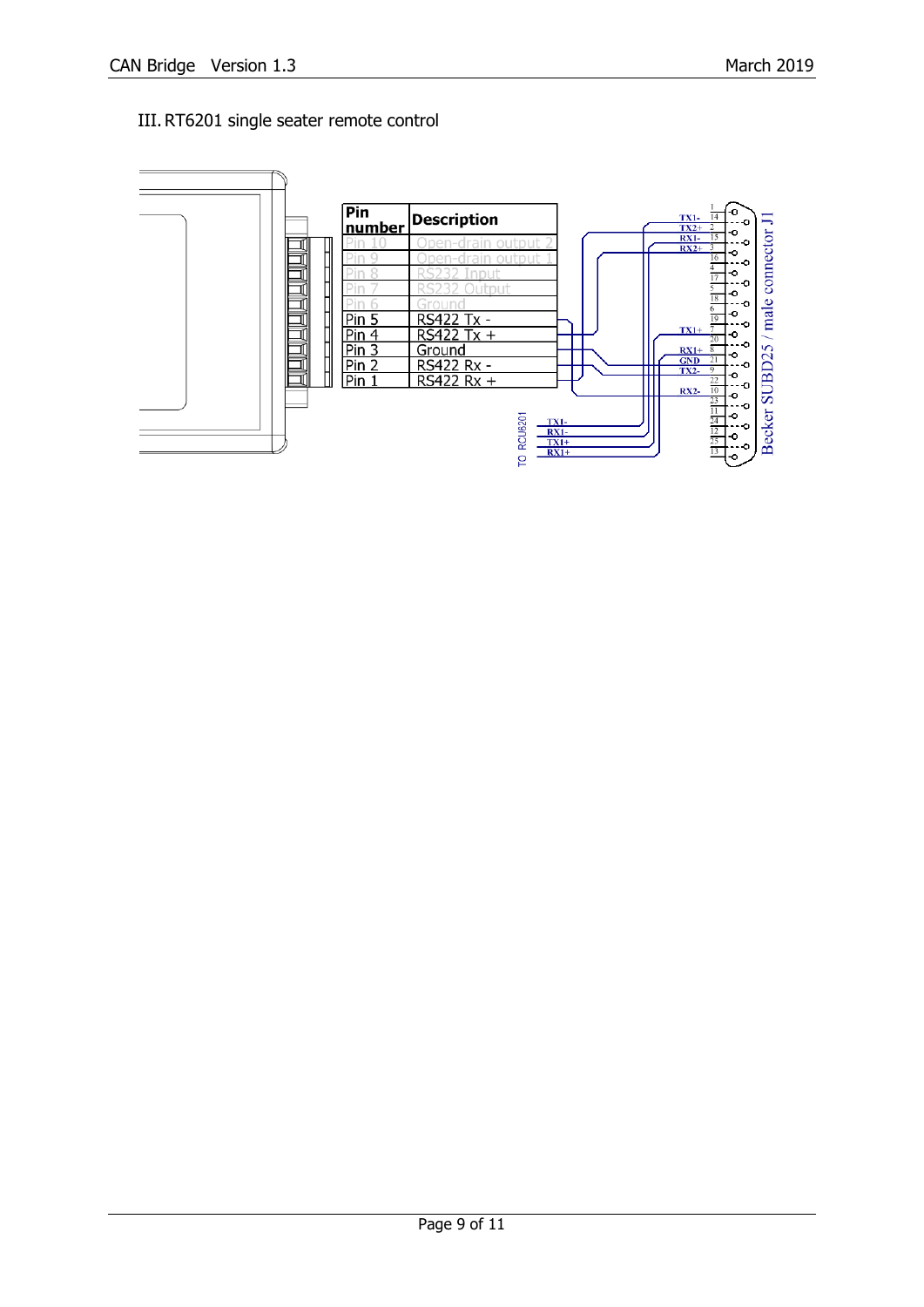#### <span id="page-9-0"></span>**2.4.2 Transponders**

#### <span id="page-9-1"></span>**2.4.2.1 Becker BXP6402**



#### <span id="page-9-2"></span>**2.4.2.2 Trig TT 21/22**